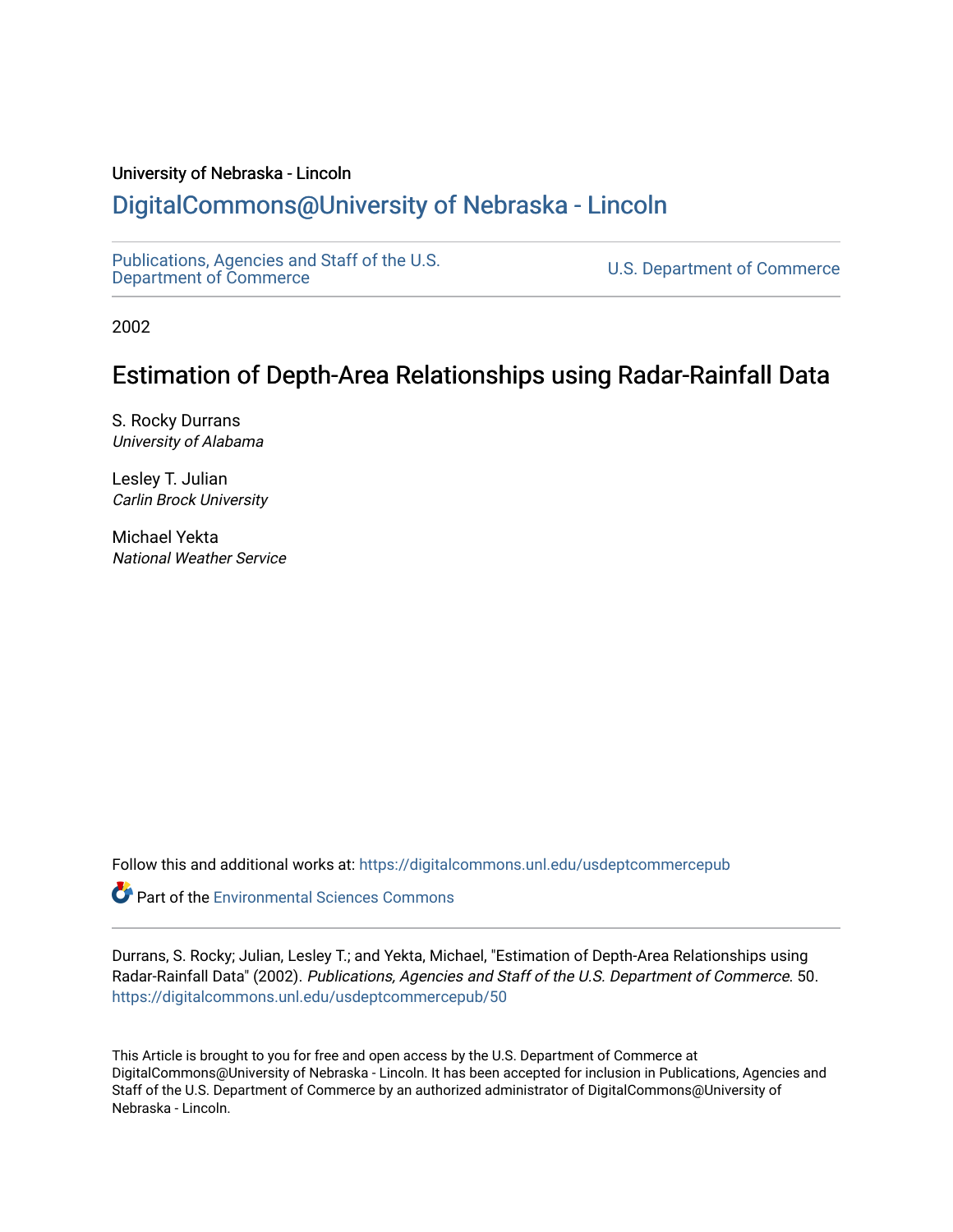# **Estimation of Depth-Area Relationships using Radar-Rainfall Data**

S. Rocky Durrans<sup>1</sup>; Lesley T. Julian<sup>2</sup>; and Michael Yekta<sup>3</sup>

**Abstract:** Depth-area relationships, such as those published by the National Weather Service in TP 40 and the NOAA Atlas 2, enable conversion of point rainfall depths to areal average depths for the same storm duration and recurrence interval. This problem of conversion is most germane to hydrologic analyses for moderate to large drainage basins, where point rainfall depths are not representative of the spatial distribution of a storm event. Historically, depth-area relationships have been developed on the basis of data from dense networks of recording gauges. However, with the ongoing accumulation of radar-rainfall records, radar-rainfall data represent an alternative to gauging data. This paper summarizes what is believed to be the first study made under the auspices of the National Weather Service ~NWS! for evaluation of the potential of NEXRAD radar-rainfall data for development of geographically fixed depth-area relationships. Objectives were to evaluate the use of radar-rainfall data for development of depth-area relationships and to identify potential obstacles that might hinder use of such data. Data analyzed for this study are those recorded for the Arkansas-Red Basin River Forecast Center (ABRFC), and span the period of time from May 1993, to September 2000. Conclusions of this study are that data heterogeneities and shortness of data records are major factors limiting development of depth-area relationships on the basis of radar-rainfall data. Possible biases in radar estimates of extreme rainfall are also of concern. Depth-area curves developed for the ABRFC, presented herein, are reasonably consistent with those presented in NWS publications but should only be considered as preliminary.

**DOI:** 10.1061/(ASCE)1084-0699(2002)7:5(356)

**CE Database keywords:** Hydrologic data; Rainfall; Data analysis; Arkansas.

#### **Introduction and Background**

Engineers and hydrologists, faced with the need to study relationships between precipitation and the resulting runoff from a drainage basin and with the need to design and manage water use and water control structures for the benefit and protection of mankind, require techniques whereby estimated point rainfall amounts can be transformed to represent an average rainfall amount over a specified area. The problem of point-to-area rainfall conversion may be addressed using depth-area curves, of which two types are usually recognized. The two types are commonly known as storm-centered and geographically fixed relationships and perhaps are best distinguished from one another by descriptions in U.S. Weather Bureau (1958a); U.S. Weather Bureau (1964); and Miller et al. (1973). A third approach to point-to-area rainfall conversion is known as the annual-maxima centered approach and has been presented by Asquith and Famiglietti (2000). This

<sup>1</sup> Associate Professor, Dept. of Civil and Environmental Engineering, Univ. of Alabama, Tuscaloosa, AL 35487. E-mail: rdurrans@coe.eng.ua.edu

2 Consultant, 501 Tulip Ave., No. 3, Takoma Park, MD 20912. E-mail: lesleydipper@yahoo.com

<sup>3</sup>Computer Specialist, Hydrometeorological Design Studies Center, National Weather Service, Silver Spring, MD 20910. E-mail: michael.yekta@noaa.gov

Note. Discussion open until February 1, 2003. Separate discussions must be submitted for individual papers. To extend the closing date by one month, a written request must be filed with the ASCE Managing Editor. The manuscript for this paper was submitted for review and possible publication on June 20, 2001; approved on March 29, 2002. This paper is part of the *Journal of Hydrologic Engineering*, Vol. 7, No. 5, September 1, 2002. ©ASCE, ISSN 1084-0699/2002/5- 356-367367367/\$8.00+\$.50 per page.

last approach to depth-area relationship development considers the spatial distribution of rainfall occurring concurrently with and surrounding an annual maximum at a point within the precipitation area.

Storm-centered relationships represent profiles of discrete storms and may be supported by data from sources such as the U.S. Army Corps of Engineers' historic storm rainfall atlases or by modern radar-rainfall data. For example, Dixon and Weiner ~1993! document a software package known as TITAN, which can be used for storm tracking and development of stormcentered depth-area relationships. Storm-centered relationships are generally used in probable maximum flood studies, where there is a need to construct and/or transpose isohyetal patterns for estimation of probable maximum precipitation events. Those types of relationships are not discussed further here.

Geographically fixed depth-area relationships are estimated from averages of frequency-based quantile estimates using annual series of rainfall maxima observed at geographically fixed dense networks of gauges. The annual maxima at individual gauges seldom, if ever, occur during the same storm events, even when the gauges are closely spaced in a dense network. The net effect is that geographically fixed depth-area curves represent aggregated or composite, as opposed to individual, storm behaviors. In other words, a geographically fixed depth-area curve relates an average point rainfall depth, which may be determined from isopluvial maps for a fixed duration and return period, to an average areal rainfall depth for the same duration and return period. Because of this, geographically fixed depth-area relationships are generally used with information from precipitation-frequency studies.

It may be observed from this discussion that a geographicallyfixed depth-area reduction factor denoted by  $\xi$  is defined as a

**356** / JOURNAL OF HYDROLOGIC ENGINEERING / SEPTEMBER/OCTOBER 2002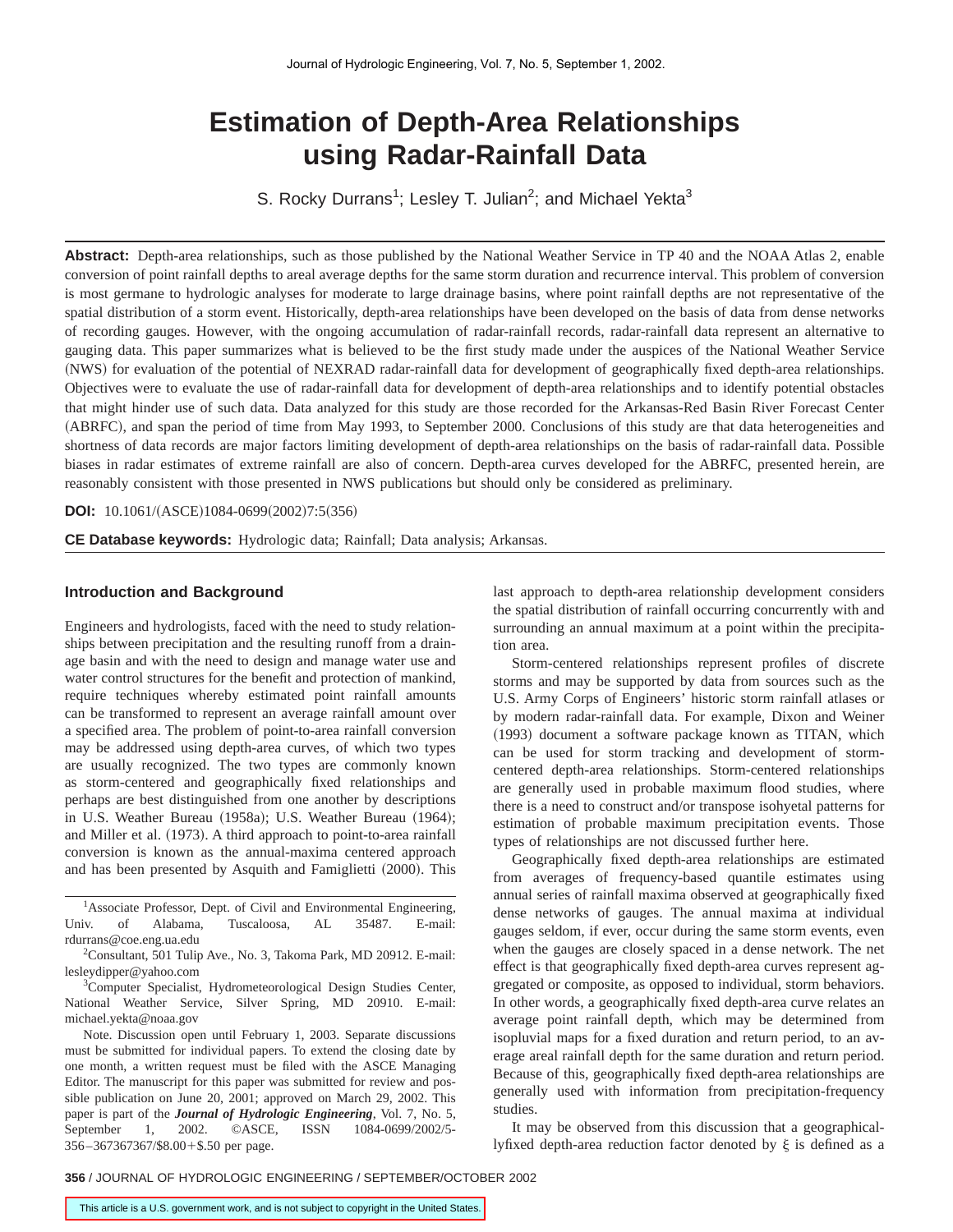

# Area (square miles)

Fig. 1. Geographically fixed depth-area curves originally published by U.S. Weather Bureau in TP 29, Part 2 (U.S. Weather Bureau 1958a), and republished in subsequent official studies

ratio of two expectations. The numerator of the ratio is the spatially averaged depth  $P_A$  of rainfall over an area  $A$  corresponding to a particular storm duration *D* and return period *T*. This spatially averaged depth may be written as  $P_A(A, D, T)$ . The denominator of the ratio is the arithmetic average of *n* point estimates of rainfall, where each point estimate is made for the same duration and return period. Thus, the denominator can be written as  $n^{-1} \Sigma P_i(D,T)$ , and the depth-area reduction factor can be written as

$$
\xi(A, D, T) = \frac{P_A(A, D, T)}{n^{-1} \Sigma P_i(D, T)}
$$
(1)

A graph of the variation of  $\xi$  with *A*, *D*, and *T* is known as a set of depth-area curves or depth-area-duration  $(DAD)$  curves.

Estimates of the terms  $P_i(D,T)$  appearing in Eq. (1) are usually obtained via frequency analyses of annual maximum series (as opposed to partial duration series) at individual rainfall gauging sites within an area of interest. In a similar vein, estimates of the numerator are also obtained from annual maximum series, where each element in the series is the maximum average rainfall depth over the area, conditioned on the requirement that all gauges in the area were simultaneously experiencing rainfall over the duration of interest. The effect of this simultaneity requirement is that  $\xi \le 1$  and  $\xi = 1$  only when  $A = 0$  (i.e., when the averaging area degenerates to a point). Qualitatively, when the storm duration is fixed,  $\xi$  decreases with increases in  $A$ . For a fixed averaging area,  $\xi$  increases as the storm duration increases. Fig. 1 is an illustration of the depth-area curves originally published by U.S. Weather Bureau (1958a) and maintained in their original form since that time. Note that those depth-area curves are assumed to be independent of the storm return period.

The present study is exploratory in nature and represents what is believed to be the first effort taken under the auspices of the National Weather Service to address the issue of estimation of geographically fixed depth-area relationships using modern WSR-88D (NEXRAD) radar-rainfall data. Radar-rainfall data, like gauge data, have limitations, but they represent a rich source of information that might be exploited to update previously published depth-area curves. Radar data provide information on the spatial coverage of rainfall that few dense gauging networks can match and appear to be uniquely suited to depth-area curve estimation needs. Further, radar data can be expected to become more reliable with the passage of time.

### **Literature Review**

A summary of several important studies devoted to development of depth-area curves is provided in the following sections. The first section addresses ''official'' studies published by the National Weather Service and its predecessor the Weather Bureau. A second section addresses additional studies that have appeared in the archival literature. Because the present study deals with development of geographically fixed depth-area relationships, the summary focuses on developments of that type of relationship.

# **Official Studies**

The U.S. Weather Bureau in 1957 published Part 1 of Technical Paper No 29 (TP 29) for the Ohio Valley (U.S. Weather Bureau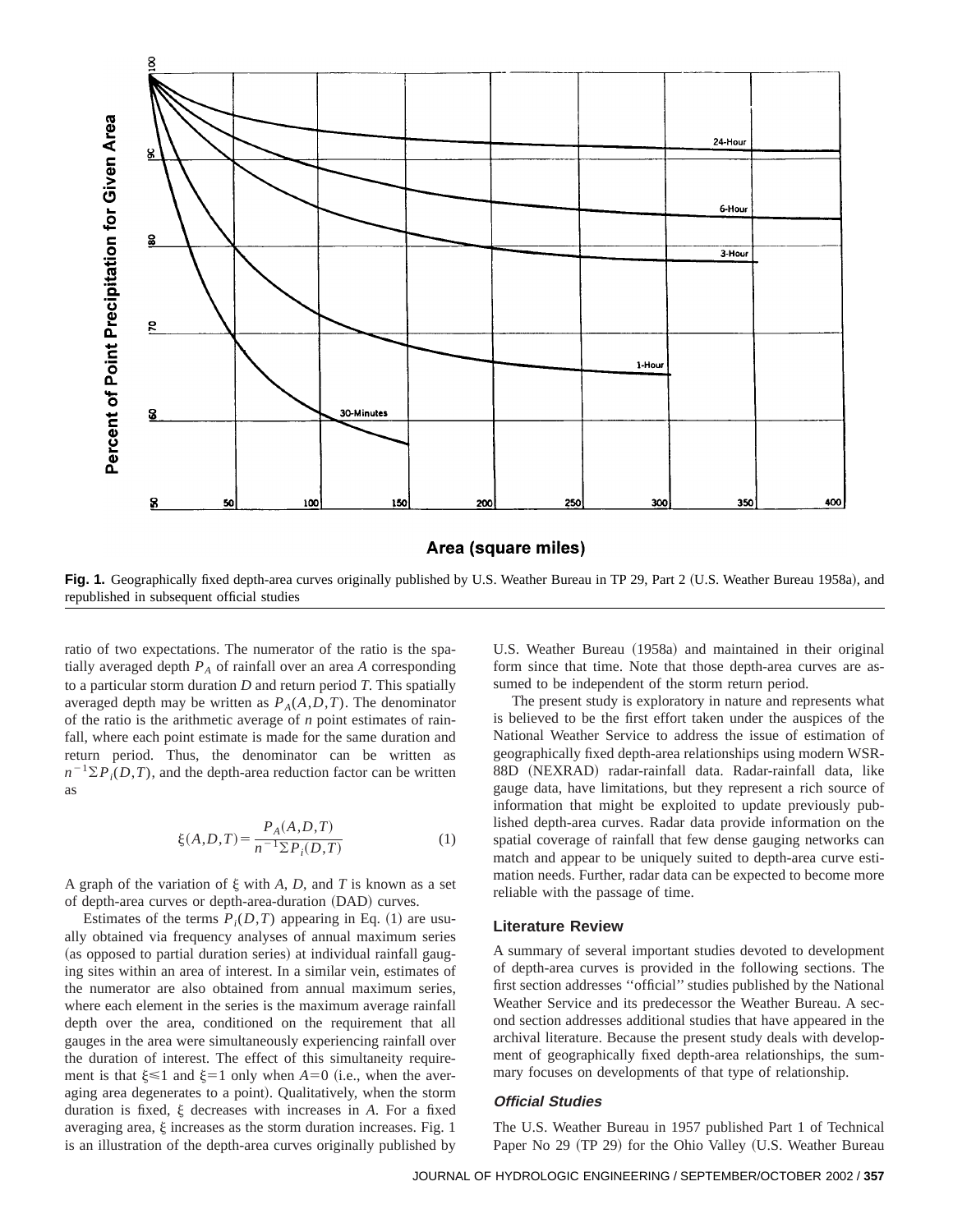1957). There, for the first time, depth-area analyses were completed and a set of curves were published. Depth-area reduction curves were developed for storm durations from 30 min to 24 h, and for areas up to  $1,024 \text{ km}^2$  (400 mi<sup>2</sup>). Data used were from seven dense gauging networks located primarily in the eastern and central United States. General conclusions of the TP 29 Part 1 study were that the storm duration and averaging area were the major parameters affecting depth-area reduction factors. It was specifically noted that the curves seemed to be independent of geographic location, time of year, and other factors. It was tentatively accepted that storm magnitude (or return period) was not a parameter in the depth-area relationship, although it was noted that the records available were too short to evaluate the possible effects of this.

In Part 2 of TP 29 (U.S. Weather Bureau 1958a), data from additional dense gauging networks in the western United States were used to augment those in Part 1. Nevertheless, the deptharea curves published in Part 2 were identical to those published earlier. Results of the analyses for the additional networks yielded no information to indicate that changes were necessary. The investigators did note a tendency for lower reduction factors for 1-h rainfall in regions with significant thunderstorm activity, as well as a slight tendency for a more uniform spatial distribution of rainfall in tropical storms than in nontropical storms; however, a lack of data, combined with the large amount of scatter present in the depth-area curves, led to retention of the original curves without modifications. In a similar vein, depth-area reduction curves published in Parts 3-5 of TP 29 (U.S. Weather Bureau 1958b, 1959, 1960), in TP 40 (Hershfield 1961), and the NOAA Atlas  $2$ (Miller et al. 1973) were identical to those published earlier in Parts 1 and 2. No changes were made to the curves in these later studies.

TP 49 (U.S. Weather Bureau 1964) extended the results of earlier studies to storms with durations up to 10 days. Using annual data series, estimates were made of the 2-, 5-, 10-, 25-, 50-, and 100-year depth-area reduction factors. However, comparisons of the depth-area curves for different storm return periods showed negligible differences (less than about  $1\%$ ), and it was judged that there was no need to publish separate curves for each return period. No regional variations were found in the analyses, although only limited parts of the country were examined. It was noted that the networks used were not adequate for delineation of regional variations, and the lack of any indicated regional variation was not conclusive.

Myers and Zehr (1980) report an approach to depth-area curve development emphasizing station-pair data. The model was developed and applied using data from a dense gauging network in the Chicago metropolitan area. The effects of return period on deptharea reduction factors were explicitly shown in figures included in the study. In particular, for a given storm duration and averaging area, lower depth-area reduction factors (i.e., smaller values of  $\xi$ ) were found to be associated with long return period events than with short return period events. However, for storm durations of 24 h or more, the differences appeared to be negligible for practical purposes.

#### **Other Studies**

Roche (1963) conducted a theoretical study of the transformation of point-to-areal rainfall for isotropic random fields and presented a graphical approach by which the transformation could be made.

Rodríguez-Iturbe and Mejía (1974) also conducted a theoretical study of depth-area reduction factors assuming that rainfall fields are stationary and isotropic, and they have a correlation function that can be factored into spatial and temporal parts. Depth-area reduction curves were illustrated for two different types of spatial correlation structures (exponential and Bessel types). It was also pointed out that the geometric shape of the area in question has only a small influence on  $\xi$ , unless the shape is exceptionally elongated.

Frederick et al. (1977a), noting that digitized radar data offered an important new data source for defining depth-area curves, conducted a prototype study directed toward estimating geographically fixed depth-area reduction curves on the basis of digitized radar returns. It was noted that uncertainties in the *Z-R* relationship used for converting radar reflectivities to rainfall rates are in part ''divided out,'' because both the numerator and the denominator in the depth-area reduction factor  $[Eq. (1)]$  were estimated using radar data. A plot of depth-area curves computed using the radar data was presented in the paper (presumably for the 100-year return period, but this is not clear). On the same plot were shown the depth-area curves that had been published in TP 29 and subsequent ''official'' publications. Differences between the two sets of curves were marked, but it is not clear whether they are statistically significant because uncertainties in the curves were not shown (e.g., by scatters of data points).

Osborn et al. (1980) used records from the dense gauging networks in the Walnut Gulch (Arizona) and Alamogordo Creek (New Mexico) research watersheds to derive geographically fixed depth-area curves. Separate curves were developed for 2-, 10-, and 100-year return periods. Depth-area reduction factors developed for Walnut Gulch were significantly smaller than those published in official studies. Further, it was observed that there were greater differences between curves for different return periods than there were for curves for different durations. This stands in contrast to TP 29 and TP 49, where the storm duration appeared to be the most significant parameter. Depth-area curves based on the Alamogordo Creek data analyses are interesting in that  $\xi$  values for long return periods are often higher than those for short return periods. The authors noted, however, that the differences are slight and may be due to sampling error. Another observation about the Alamogordo Creek  $\xi$  values is that, although they generally are lower than those published by the Weather Bureau for most storm durations, they are higher than the Weather Bureau values for a storm duration of 30 min.

Differences between the depth-area curves for Walnut Gulch and Alamogordo Creek and those curves published in official studies were attributed to differences in storm types. Storms producing annual maxima in Walnut Gulch tend to be pure air-mass thunderstorms covering very limited areas; therefore, depth-area reduction factors would be expected to be small. On the other hand, at Alamogordo Creek, large storms may be of the pure air-mass thunderstorm type, or they may be associated with a combination of frontal activity and convective heating, with the latter generally producing the annual maxima. The dense rain gauging networks studied in TP 29 did not represent the semiarid southwestern portion of the country for which the Osborn et al. ~1980! work was completed.

Siriwardena and Weinmann (1996) studied depth-area relationships for Victoria, Australia. Relationships were developed for durations from 1 to 3 days for areas up to  $8,000 \text{ km}^2$  and for recurrence intervals from 2 to 100 years. The relationships were found to vary slightly with geographical location within Victoria, and reduction factors were found to be significantly lower than those presented in *Australian Rainfall and Runoff* (Institution of Engineers of Australia 1987).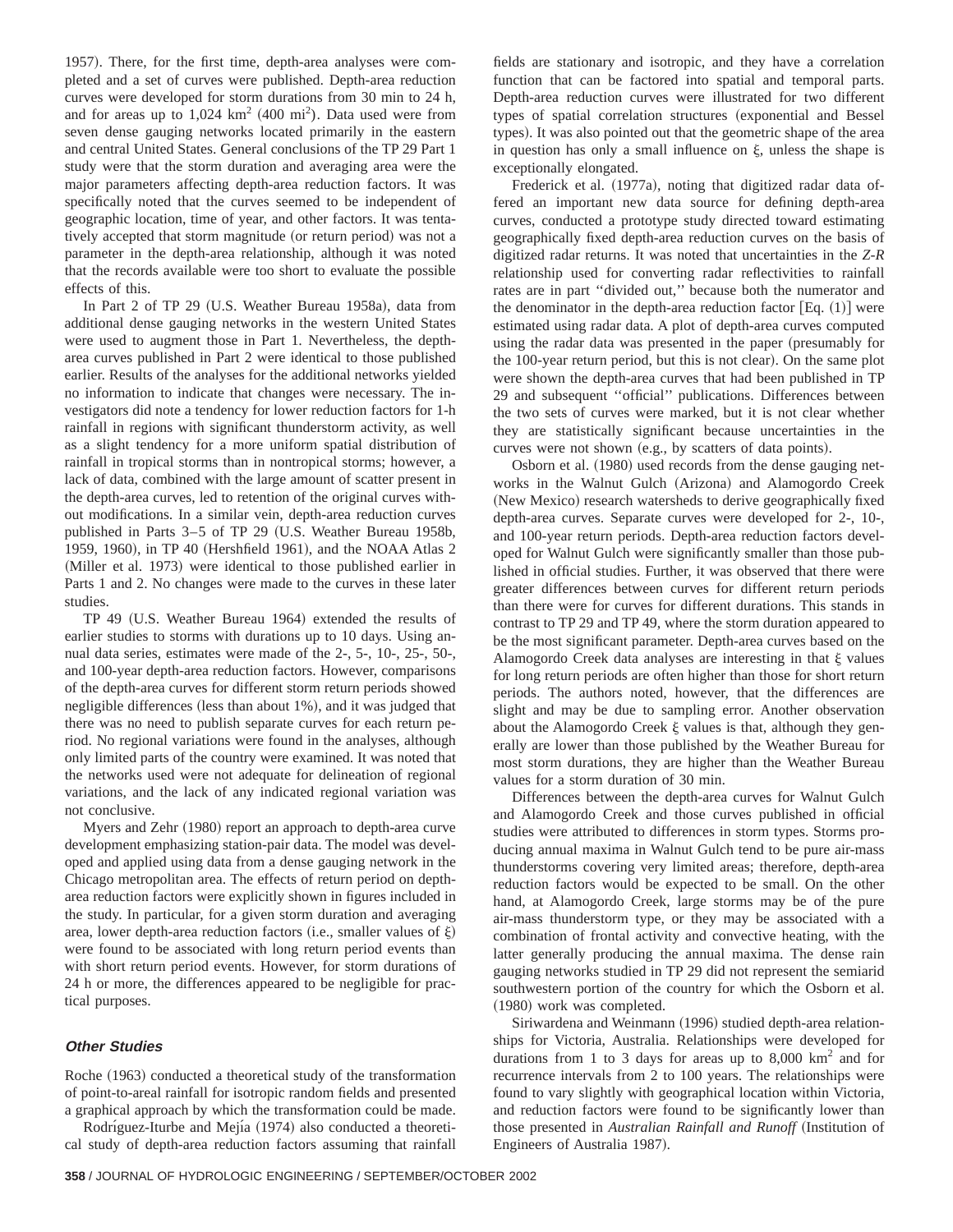Asquith and Famiglietti (2000) developed annual-maxima centered depth-area relationships for Austin, Dallas, and Houston, Texas. As noted earlier, this approach to development of deptharea relationships considers the spatial distribution of precipitation concurrent with and surrounding a point annual maximum. It is therefore fundamentally different from other types of geographically fixed relationships in the sense that the recurrence interval associated with the areal rainfall is not specified or known. The recurrence interval associated with only one point in a rainfall area is known. Although the approach is interesting and is less computationally demanding than alternatives, the lack of knowledge of the return period associated with the spatially averaged rainfall depth may limit its practical application.

#### **Description of Radar-Rainfall Data**

Radar-derived rainfall data are collected by S-band Weather Surveillance Radar-1988 Doppler (WSR-88D) radars that have been deployed at over 160 sites throughout the United States. The first of these radars was deployed in 1991 and the last in 1997. Fully automated computer algorithms are used with the radars to generate hydrometeorological products. One of the algorithms, called the Precipitation Processing System (PPS), produces estimates of rainfall accumulations. A detailed description of the PPS is presented by Fulton et al. (1998).

The main digital rainfall product generated by the PPS is known as a digital precipitation array (DPA). A DPA is produced and updated every volume scan and is a running 1-h rainfall accumulation. Archives of ''top-of-the-hour'' DPAs can be used to assemble time series of sequential 1-h rainfall accumulations. Within a DPA, rainfall accumulations are mapped onto a polar stereographic projection called the Hydrologic Rainfall Analysis Project (HRAP) grid, which is a high-resolution grid nested into the limited fine mesh grid. The HRAP grid covers the coterminous 48 states and is nominally 4 km on a side. The grid size ranges from about 3.7 km at southern U.S. latitudes to about 4.4 km at northern U.S. latitudes.

NEXRAD hourly rainfall accumulations that are stored within individual DPAs may be combined with gauge data at NWS River Forecast Centers (RFCs) to develop multisensor rainfall estimates. The ways in which multisensor estimates have been developed and archived have evolved over time and are described by Young et al. (2000). The multisensor estimates can reflect a significant amount of human interaction, with forecasters at the RFCs being responsible for their assembly. Forecasters may decide to alter seemingly suspect gauge reports or to insert ''pseudo gauges'' and reports. Unfortunately, archives of alterations are not maintained; therefore, it is impossible to reconstruct the raw data products.

NEXRAD radar-rainfall products were provided for the present study by the NWS Hydrologic Research Laboratory (HRL). Data employed are multisensor estimates for the Arkansas-Red Basin RFC (ABRFC); those records are the longest and best documented of those presently available. Data extend over the time period from May 1993 to September 2000 and thus span about 7.5 years.

At the ABRFC, radar only data are merged with gauge only data and mosaicked to cover a  $159\times335$  cell rectangle on the HRAP grid. The rectangle spans an area extending from eastern Colorado and New Mexico to western Arkansas in an east-west direction and from northeastern Texas to central Kansas in a north-south direction. Two types of multisensor products are archived for the ABRFC, but the archives do not specify which type of processing was used for any particular data file. Young et al. (2000) have estimated that the NWS Stage III methodology was used exclusively until about the summer of 1996 (but those authors also indicate that the biscan maximization option was turned off in February 1996). From 1997 forward, a Process 1 (P1) methodology developed by the Tulsa District of the Corps of Engineers has been used almost exclusively. During a transition period, both Stage III and P1 processing were used. Thus, data that have been archived and are employed in the present study are clearly heterogeneous. Nevertheless, these data represent the culmination of extensive development of the PPS and multisensor algorithms and represent the best data currently available.

#### **Data Limitations**

There are 46 adaptable parameters in the PPS that control its performance. Currently, most of the parameter settings are identical nationwide. Because of the general lack of experience with proper parameter settings for a particular locale, resulting rainfall data for that locale may be biased by improper settings.

Radar tilt angles may overshoot near-surface rainfall conditions, particularly in shallow stratiform rainfall events at ranges far from the radar. This can cause concentric discontinuities in derived rainfall fields. Discontinuities with spoke-like appearances can also arise as a consequence of transitions from one radar tilt angle to another. At far ranges, problems are also encountered with respect to incomplete beam filling and the typical reduction of reflectivity with increasing altitude.

The default *Z-R* relationship currently used at most NEXRAD radar installations is given by the expression

$$
Z = 300R^{1.4} \tag{2}
$$

where *Z* is the reflectivity ( $mm<sup>6</sup> m<sup>-3</sup>$ ) and *R* is the rainfall intensity  $(mm h^{-1})$ . For some radar installations located in more tropical environments, an alternative expression is used instead. Battan  $(1973)$  provides a theoretical treatment of  $Z-R$  relationship development and lists commonly observed parameter values as functions of storm type. In any case, the *Z-R* relationship used at a NEXRAD installation is both temporally fixed and spatially uniform. Because the parameters are not optimized for each storm event, biases are almost sure to exist.

The *Z-R* relationship can yield unreasonably large instantaneous rainfall intensities in some cases, particularly when some or all of the hydrometeors are in a frozen or mixed phase (e.g., hail or graupel). Because of these so-called bright-band effects, an adjustable hail cap threshold is used to place an upper bound on estimated rainfall intensities. The default value nationwide is 104  $mm h^{-1}$  but is often modified in tropical and dry environments. Nevertheless, in any study focusing on annual precipitation extremes, such as the present one, this cap could exert an adverse influence on estimated rainfall statistics.

Anomalous propagation of the radar beam, resulting in echoes from ground targets that may be misinterpreted as rainfall, can be caused by strong temperature and moisture gradients in the lower atmosphere. Clutter suppression and ''tilt test'' procedures have been designed to permit corrections for these effects, but these algorithms are most effective when anomalous propagation occurs in the absence of rainfall echoes. Improved algorithms are needed to address the situation when rainfall and anomalous propagation occur concurrently.

# **Description of ''Gauging Networks''**

Most previous studies dealing with development of geographically fixed depth-area relationships have made use of recording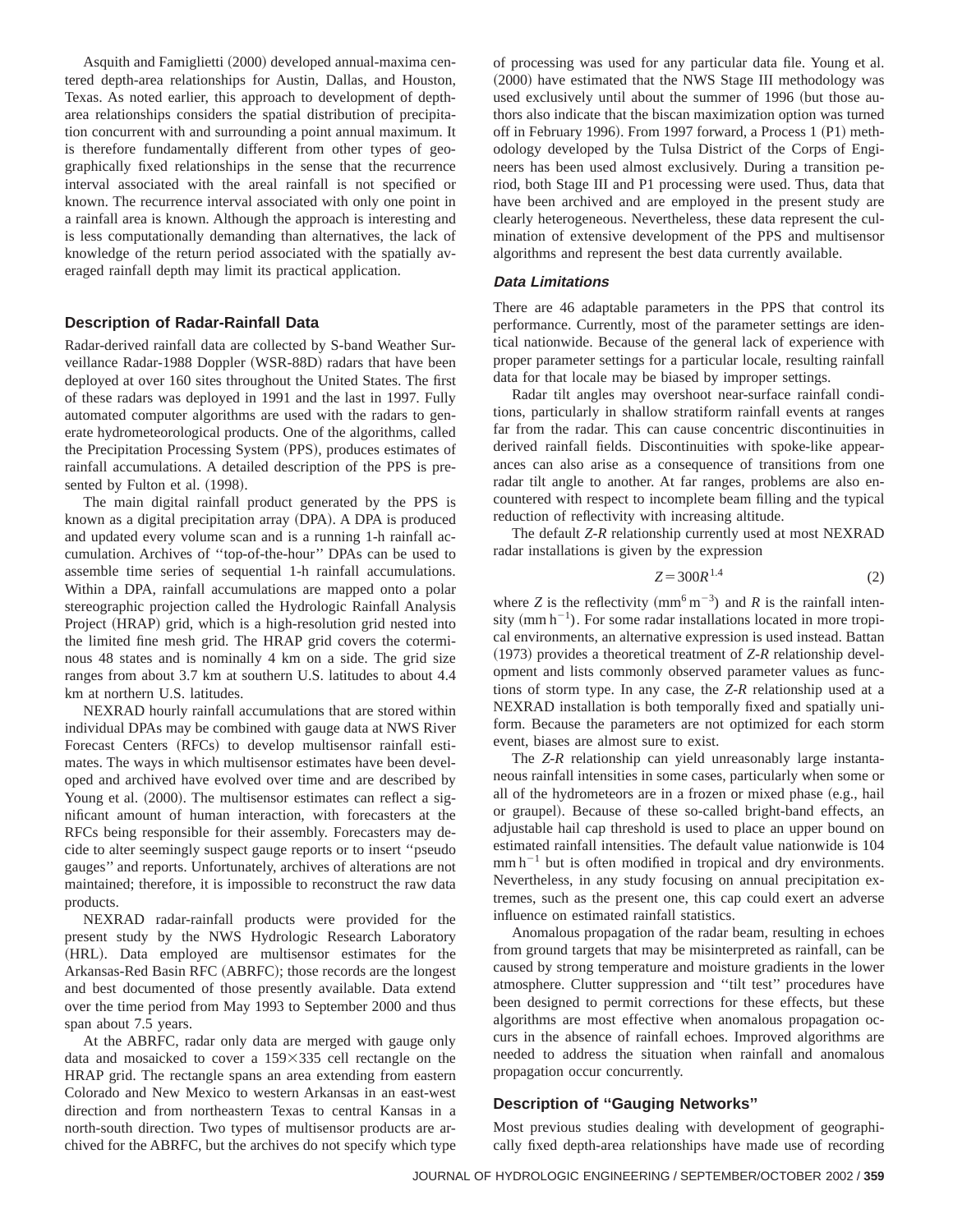

**Fig. 2.** Examples of square lattices used to represent gauging networks

gauge data available at a limited number of dense networks. In the present study, where radar-rainfall data are used instead, gauges are assumed to be represented by HRAP grid cells. That is, the volume-averaged hourly rainfall accumulation for each grid cell is assumed to be a point measurement. Of course, point rainfall is not truly represented because of the volume averaging that takes place in the PPS algorithms. Thus, at least from a theoretical point of view, depth-area relationships developed on the basis of radar data should be expected to be different from those based on point measurements at gauges.

Despite the theoretical distinction between gauge and radar estimates of rainfall, their differences are not believed to be significant for the practical purposes of development of geographically fixed depth-area relationships. To illustrate, the TP 29 deptharea curves (Fig. 1) yield a reduction factor of  $\xi=0.95$  for a storm duration of 1 h and an averaging area of 16  $km<sup>2</sup>$  (equal to the nominal size of an HRAP grid cell). Values of  $\xi$  even closer to unity are obtained for the longer durations of interest in this study. The closeness of these values to unity, and the underlying uncertainties both in Fig. 1 (see the TP 29 scatter plot from which the curves were developed) and in the estimates developed herein, lead to a conclusion that rainfall measured for a  $16 \text{ km}^2$  HRAP grid cell can be practically considered a point measurement for the purposes of this study.

The square lattices shown in Fig. 2 represent progressively larger collections of HRAP grid cells, each of which contains a central cell. The number of cells in each collection varies as  $N_c^2$ , where  $N_c$  is an odd integer  $(N_c=1,3,5...)$ . When  $N_c=1$ , there is clearly only one cell, and that cell is assumed to represent a point, even though its nominal area is 16 km<sup>2</sup>. When  $N_c = 3$ , nine cells are represented for a nominal area of  $144 \text{ km}^2$ , and so on.

As an example, the nine-cell configuration is assumed to represent a dense network of nine gauges for computation of deptharea ratios for an averaging of  $144 \text{ km}^2$  in this study. A similar assumption is made for the remaining configurations evaluated. The depth-area ratios computed for each configuration are assumed to be applicable to the geographical location of the shaded central cell, which could be any one of the cells in the HRAP grid. Table 1 summarizes the lattice arrangements used in this study for development of depth-area relationships.

#### **Data Analysis**

#### **Extraction of Annual Maxima**

Because of the large amounts of storage space consumed by the hourly data files, they were manipulated in 1-year sets. Files were stored for each hour in a calendar year (about 8,760 files, depend-

**Table 1.** Summary of Lattice Arrangements used as Gauging **Networks** 

| $N_c$ | Grid cells represented | Nominal area<br>(km <sup>2</sup> ) |
|-------|------------------------|------------------------------------|
| 3     |                        | 144                                |
| 5     | 25                     | 400                                |
| 7     | 49                     | 784                                |
| 9     | 81                     | 1,296                              |

ing on whether data for the year were complete and whether the year was a leap year). Data for calendar years 1993 and 2000 were incomplete, but extremes extracted for those years were assumed to be annual maxima. This assumption was made to maximize the length of the resulting time series of data to  $N=8$  years. Data for years 1994 –1999 were very nearly complete, in fact, much more so than is typically the case with data files for individual rainfall gauges.

Extraction of annual maximum rainfall depths for each calendar year of record was accomplished for storm durations of 1, 2, and 4 h and for each of the  $159\times335$  HRAP grid cells in the ABRFC region. Longer storm durations were not considered in this exploratory study because of time limitations and computational reasons.

Extraction of annual maxima of areal average rainfall amounts was accomplished for the same storm durations of 1, 2, and 4 h, and for each of a set of  $16\times33$  central grid cells representing the geographical locations of ''dense gauging networks.'' The central cells defined for this purpose were positioned in an array of rows and columns spaced 10 grid cells in each direction. In the northsouth direction, where there are a total of 159 rows of grid cells in the ABRFC region, central cells were positioned in the 5th, 15th, 25th, ..., 155th rows. In the east-west direction, where there are a total of 335 columns of grid cells in the ABRFC region, central cells were positioned in the 8th, 18th, 28th, ..., 228th columns. The arrangement of central cells is illustrated in Fig. 3.

The idea of using central cells as the centroids of  $16\times33=528$ dense gauging networks stemmed from findings in the literature that depth-area relationships may vary significantly from one geographical region to another. The ABRFC spans a large region of the United States, with topography varying from the Great Plains to the Rocky Mountains. It was hoped that with the spatial density of radar-rainfall data one could begin to approach the problem of characterizing smooth spatial variations in depth-area curves (as opposed to having one set of curves for one geographical location and a distinctly different set of curves for another). As described in more detail later, statistical sampling variabilities caused by the short data records precluded this hope from becoming reality, although the concept should be able to be tested with longer data records when they become available.

For each central cell (i.e., for each dense gauging network) evaluated in the process of extraction of areal average annual maxima, it was required that all the surrounding cells (depending on  $N_c$  and hence the averaging area) experience rainfall simultaneously over the storm duration of interest. This requirement is stated in the definition of the depth-area ratio [see Eq.  $(1)$  and the discussion below it] and is consistent with the way in which depth-area reduction factors have been computed in the NWS official studies. The areal average rainfall depth assigned to a central cell for a specified storm duration and averaging area was computed as the arithmetic average of the rainfall accumulations in each of the  $N_c^2$  individual grid cells within the area.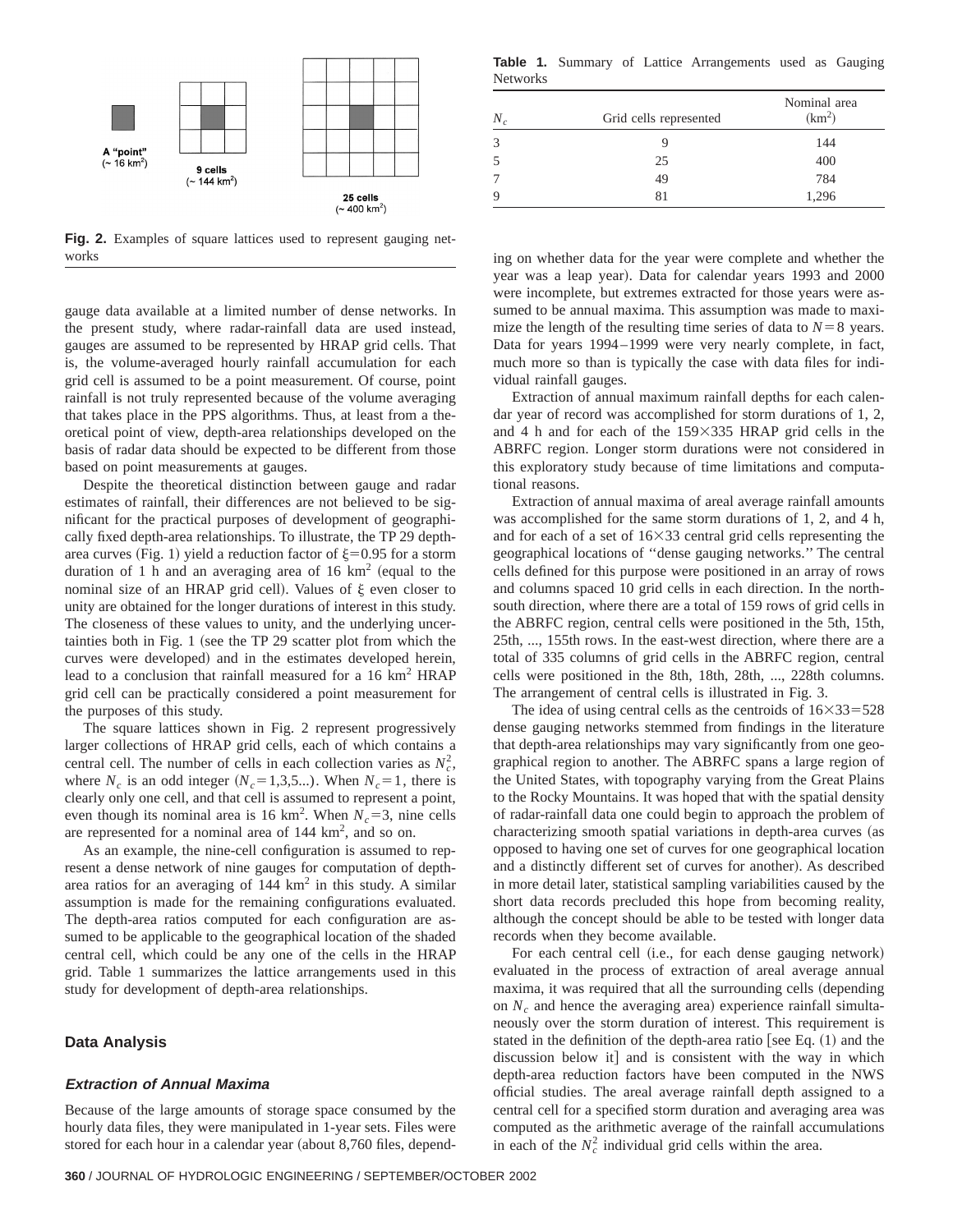

Time series of annual maxima extracted from raw data files exhibited apparent anomalies for calendar year 1997. In particular, maxima for that year were considerably larger than those for other years, in some cases by a factor of as much as 10. For this reason, raw data for 1997 were examined in detail to identify those files containing one or more hourly rainfall depths in excess of 100 mm. This threshold value was chosen somewhat arbitrarily, but is in excess of the 100-year, 1-h precipitation depth expected over any point in the ABRFC region (see Frederick et al. 1997b). Table 2 lists dates and hours associated with the identified files. Note that they are largely sequential, suggesting that some sort of contamination has occurred. Those files were eliminated from consideration, and annual rainfall maxima for 1997 were reextracted using the methods described above.

#### **Tests for Homogeneity and Stationarity**

The novelty of radar-rainfall data collection and archival (relative to older and more established gauging methods) means that archived records of radar data are usually quite short, and they may not be representative of long-term behavior. Further, because radar-rainfall processing algorithms have been under continuous development and refinement, the data that have been archived are heterogeneous as a consequence of modifications to the data processing algorithms. Statistical methods of data analysis assume that the data are homogeneous, and that they are representative of a temporally stationary random process.

**Table 2.** 1997 Data Files Identified as Containing Anomalous Data

| Date(s)     | Hour(s) $z$ time |  |
|-------------|------------------|--|
| April 3     | 01 and 04        |  |
| June 5      | 01               |  |
| June 7      | $04 - 23$        |  |
| June $8-17$ | $00 - 23$        |  |
| June 18     | $00 - 12$        |  |
| June $25$   | 02               |  |
| August 11   | 04               |  |
| August 12   | 06               |  |
| August 19   | 03               |  |

The nonparametric Mann-Whitney test (Mann and Whitney 1947) has been used in this study to test the hypothesis of homogeneity. Testing was two-sided, and was performed at a significance level of 10%. Testing was performed on time series of annual maxima for each of the  $159\times335$  HRAP grid cells in the ABRFC region and for each of the storm durations of 1, 2, and 4 h. Based on the indications by Young et al.  $(2000)$ , individual time series were divided into two sets for testing. The first set of data included those for calendar years 1993–1996, and the second set was for calendar years 1997–2000. Results of the testing are presented in Table 3, which shows the percentages of the 159  $\times$ 335=53,265 grid cells for which the null hypothesis of homogeneity was rejected. The rejection rates are considerably larger than the 10% level at which the testing was conducted, indicating that identified heterogeneities may be significant. In all cases where testing led to rejection of the null hypothesis of homogeneity, it was determined that the 1997–2000 data were stochastically smaller than the 1993–1996 data. Locations of grid cells for which the null hypothesis was rejected appeared to exhibit no systematic patterns.

Tests for trends in this study have been performed using Spearman's p, as suggested by Daniels (1950). Testing was two-sided and was performed at a 10% significance level. Testing was performed on time series of annual maxima for each of the  $159\times335$ grid cells in the ABRFC region and for each of the storm durations of 1, 2, and 4 h. Results of the testing are presented in Table 4, which shows percentages of the 53,265 grid cells for which a trend was detected. Also shown in Table 4, for the cells where trends were identified, are the percentages of upward and downward trends. Despite the apparent tendency for upward trends (which is at odds with the results of the Mann-Whitney testing), overall trend identification rates shown in Table 4 are quite close

|  | <b>Table 3.</b> Summary of Mann-Whitney Tests of Homogeneity |
|--|--------------------------------------------------------------|
|  |                                                              |

| Duration<br>(h) | Rejection rate<br>(%) |  |
|-----------------|-----------------------|--|
|                 | 26.1                  |  |
| $\overline{2}$  | 24.1                  |  |
| $\overline{4}$  | 21.1                  |  |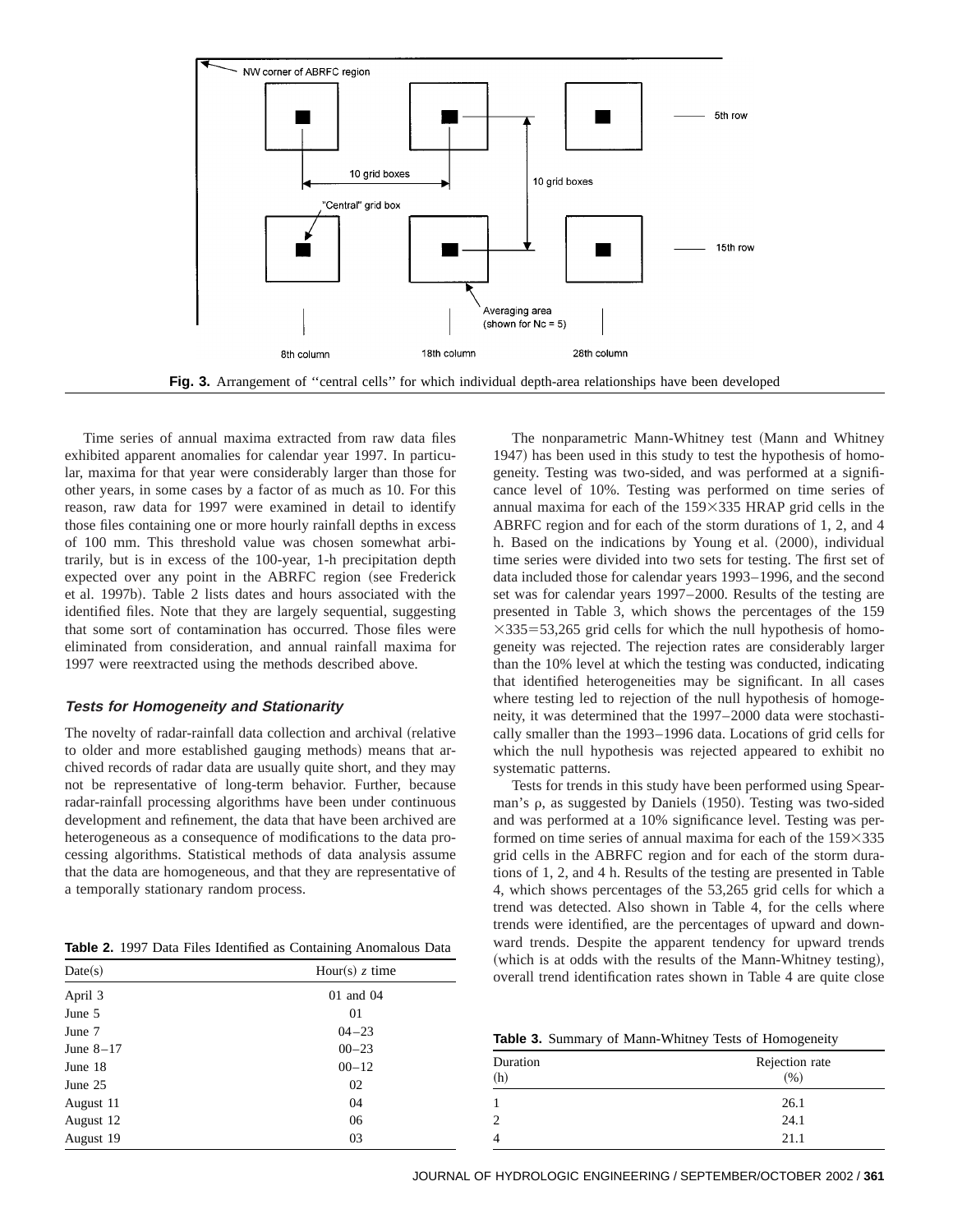**Table 4.** Summary of Spearman's  $\rho$  Tests for Trends

| Duration (h) | Percentage of<br>cells having a trend | Percentage<br>upward trends | Percentage<br>downward trends |
|--------------|---------------------------------------|-----------------------------|-------------------------------|
|              | 10.4                                  | 63.9                        | 36.1                          |
|              | 10.6                                  | 67.9                        | 32.1                          |
|              | 9.9                                   | 74.0                        | 26.0                          |

to the 10% level at which testing was performed. Because of this, it is believed that evidence for trends in the data is weak.

Despite some evidence that 1997–2000 data are stochastically smaller than those for 1993–1996 and the weaker but contradictory evidence for a larger percentage of upward trends than downward trends, statistical analyses of data reported in the remainder of this paper have been performed assuming these data are homogeneous and stationary. Because of natural climatic variability and the shortness of the time series available, tests of hypotheses such as those presented in the previous paragraphs are necessarily not very powerful. Much longer time series of data must be obtained before more definitive conclusions can be reached.

#### **L-Moments and Smoothing**

*L*-moments, like classical product-moments, are statistics that may be used to characterize the properties of populations and samples and were introduced by Hosking (1990). *L*-moments are preferable to product moments because they are based on linear combinations of order statistics. Because of this, they are less prone to the adverse effects of outliers and have smaller variances than do product moments. They also have sampling distributions that are much more Gaussian.

Sample *L*-moments of the extracted annual maxima of the radar-rainfall data were computed using the direct sample estimators presented by Wang (1996). The first and second *L*-moments were computed, as was the coefficient of *L*-variation. Higher order *L*-moments and *L*-moment ratios were not computed because of the shortness of the data series and because they are not needed for estimation of the parameters in the Gumbel distributional model.

An estimate of any statistic, such as the first *L*-moment or a quantile, on the basis of a short data record is attended by a considerable amount of uncertainty. Indeed, estimates of sample *L*-moments computed in this study for adjacent HRAP grid cells and for adjacent central cells used for representing areal rainfall were observed to vary greatly from one another. With long data records, one would expect estimates of sample statistics to vary smoothly and continuously over a spatial domain. This expectation is the basis for drawing of smooth isohyetal contours in precipitation frequency studies. Because of the large differences in sample statistics from one grid cell to another and because one should expect a continuous spatial variation in sample statistics, the estimates of sample *L*-moments were spatially smoothed to reduce the effects of sampling variations caused by the short time series available. Smoothing was performed for all three sample statistics computed from the data and for all durations and averaging areas considered. A total of five passes of the smoothing algorithm were applied. In the first pass, the raw sample statistics for each grid or central cell were smoothed. In subsequent passes, additional smoothing of previously smoothed values was performed. The choice of the number of passes applied was necessarily judgmental, but smoothing was performed with the intent of developing a continuous variation in the spatial field of estimates without suppressing (i.e., over-smoothing) regional variations.

The smoothing algorithm applied was a simple distanceweighted averaging procedure similar to those used in official NWS precipitation frequency studies. For any of the center 157  $\times$ 333 cells in the overall ABRFC region or for any of the center  $14\times31$  central cells used for areal averages, the smoothed value for the cell was computed as 0.5 times the unsmoothed value for that cell, plus 0.5 times the average of the unsmoothed values for the eight surrounding cells. For cells lying along the edges of the grids, the smoothed value for a cell was computed as 0.5 times its unsmoothed value, plus 0.5 times the average of the unsmoothed values for the five surrounding cells. For a cell lying in one of the four corners of each of the grids, the smoothed value for the cell was computed as 0.5 times its unsmoothed value, plus 0.5 times the average of the unsmoothed values for the three surrounding cells.

As will be noted later, application of the smoothing algorithm caused some of the cell values to be modified such that computed depth-area ratios, defined by Eq.  $(1)$ , are sometimes greater than unity for some durations, averaging areas, and recurrence intervals. This problem tends to be localized at locations near the edges of the grid, where the smoothing algorithm cannot be expected to be very robust. Therefore, this is not viewed as a significant problem and should be able to be overcome by merging (mosaicking) data sets for different RFC regions. The benefits of the smoothing, in terms of reducing spatial variabilities in individual sample statistics, are believed to far outweigh the adverse consequences near grid boundaries.

## **Distribution Selection**

As alluded to in the previous section, the Gumbel distribution has been employed in this study for modeling the annual maximum series of both grid cell and areally averaged precipitation depths. Selection of this distribution has not been justified by means of goodness-of-fit testing or by the use of *L*-moment ratio diagrams (Vogel and Fennessey 1993; Hosking and Wallis 1997). Reasons for its selection include the following:

- 1. It is a two-parameter distribution, with a constant coefficient of skewness equal to 1.14. Because of the shortness of the data time series  $(N=8)$ , selection of a three or higher parameter distribution was not felt to be advisable because of the risk of overfitting.
- It probably has been the most widely used two-parameter distribution for rainfall frequency analyses. Virtually all of the official studies completed by the NWS employed this distribution, and the results of this study should be reasonably consistent with them.

Future work along the lines of that reported here, based on use of longer data time series, should devote more attention to the issue of distribution selection, particularly in view of the fact that most recent rainfall frequency studies are employing distributions other than the Gumbel (see Durrans and Brown 2001). However, as pointed out by Myers and Zehr (1980), the issue of distribution selection may not be as important for depth-area studies as it is for rainfall frequency studies because a dimensionless depth-area ratio may be insensitive to the distribution used as long as both the numerator and denominator are calculated using the same distribution.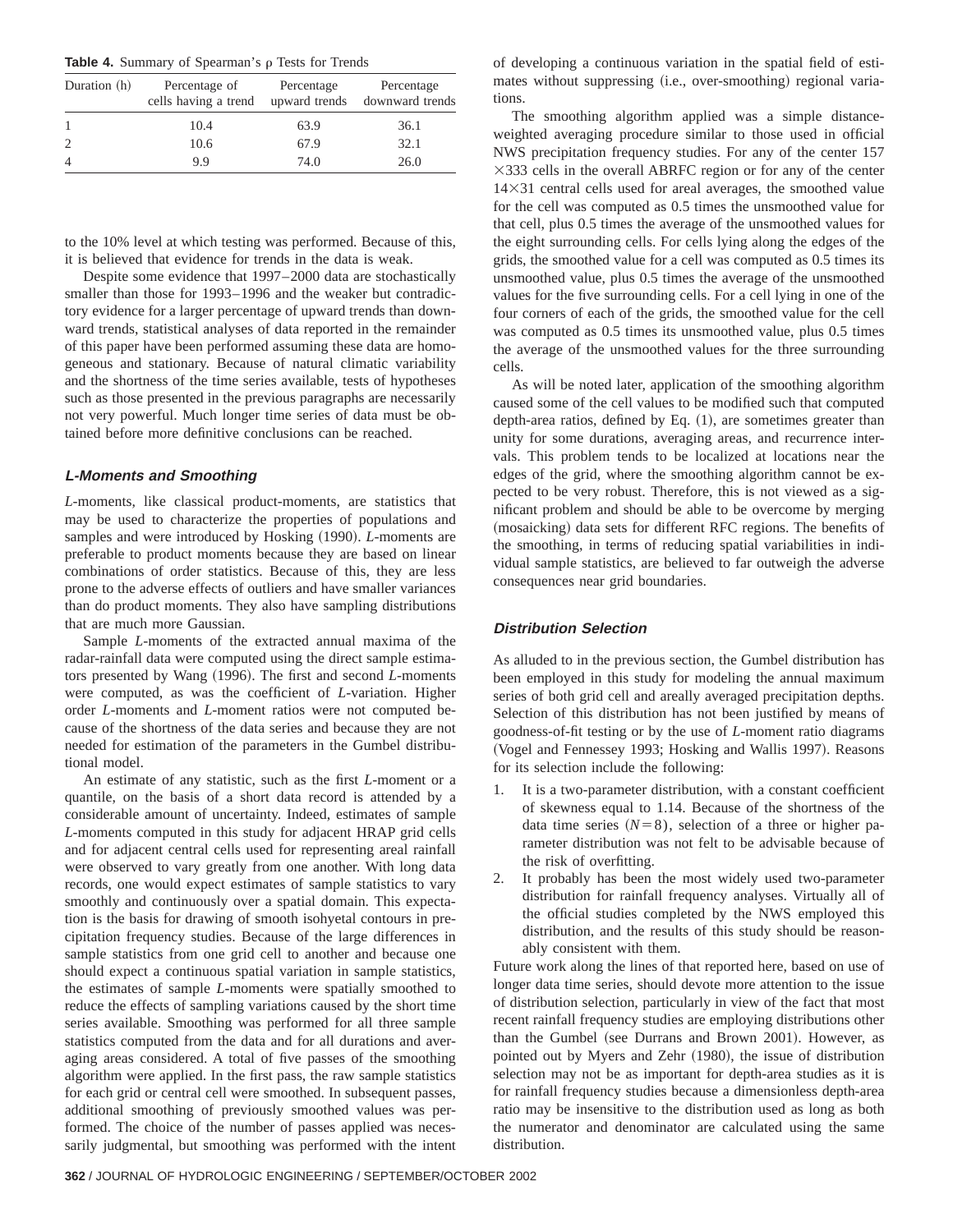#### **Precipitation Frequency Estimates**

Using the Gumbel distribution, with its parameters estimated from spatially smoothed *L*-moments, estimates of the 2-year and 100-year precipitation depths were made for each of the  $159\times335$ grid cells in the ABRFC region and for each of the three storm durations of 1, 2, and 4 h. Estimates for each grid cell were made independently and did not account for any spatial correlation effects. Regionalization of estimates was not performed, although the spatial smoothing applied to estimated sample *L*-moments effectively implements a form of regionalization.

It is recognized that the available data records are much too short to enable reliable estimates of 100-year precipitation depths to be made, but one objective of the study was to study whether return period should be included as a parameter in depth-area relationships. Estimated depths for 100-year events, while highly uncertain, were chosen so differences between those and 2-year estimates would be large, and hence would tend to highlight any return period effects.

Isopluvial maps illustrating rainfall frequency estimates have not been prepared on the basis of these estimates, primarily because visual inspection of the estimates shows them to be rather inconsistent with gauge-based rainfall depths published in TP 40 (Hershfield 1961) and HYDRO-35 (Frederick et al. 1997b). In particular, the radar-based estimates tend to be much lower than those presented in TP40 and HYDRO-35, with differences being on the order of at least 20–35%. These percentage estimates were made by comparing estimated values near the center of the grid for the ABRFC region to corresponding TP 40 and HYDRO-35 estimates for west-central Oklahoma.

An explanation for the differences between radar- and gaugebased rainfall frequency estimates is not clear. Short data records and natural climate variability may be partly to blame. Problems may also lie with the radars or with the PPS processing algorithms because annual maximum precipitation values may be systematically biased downward by averaging or noise-reduction processes within the algorithms. Downward biases also may be caused by the volume averaging that is inherent in radar data. Future research should be directed to the isolation of the problem  $cause(s)$ , and to the implementation of corrective measures.

#### **Estimated Depth-Area Relationships**

Based on the use of the smoothed sample *L*-moments and the Gumbel distribution, depth-area ratios defined by Eq.  $(1)$  have been computed for durations of 1, 2, and 4 h for each of the averaging areas shown in Table 1 and for storm recurrence intervals of 2, 10, 50, and 100 years. That is, for chosen values of the averaging area (i.e., of  $N_c$ ), duration and return period, the numerator of Eq.  $(1)$  was computed as the *T*-year estimate of the areally averaged precipitation depth. The denominator was computed as the arithmetic average of the  $N_c^2$  estimates of the *T*-year precipitation depth for each grid cell in the averaging area. These ratios were computed for the geographical locations of each of the 16333 central cells used in the areal analyses. Because the 528 resulting geographically fixed depth-area relationships are too voluminous to report in their entirety, only a few examples of them are illustrated herein.

For presentation of example depth-area relationships, the geographical location to which a given graph applies is indexed by  $(i, j)$  coordinates, with  $i=1,2, \ldots 16$  and  $j=1,2...33$ . The coordinate  $(1,1)$  corresponds to the most northwesterly central cell in the ABRFC region; whereas, the coordinate  $(16,33)$  corresponds to the most southeasterly central cell.

## **Examples of Depth-Area Relationships for Fixed Durations**

Fig. 4 illustrates a depth-area relationship for coordinate  $(1,1)$ , for the 1-h storm duration (curves for durations other than 1 h are not shown in the figure to make it more readable). This represents a corner cell on the grid of central cells, and the edge effects of the smoothing algorithm are indicated by depth-area ratios greater than unity for some averaging areas and return periods. Also shown in the figure, for purposes of comparison, is the 1-h relationship from TP 29, Part 2 (U.S. Weather Bureau 1958a). The new curves yield higher  $\xi$  values than does the TP 29 curve but should be held suspect because of the smoothing problems and the short data records used to compute them.

Fig. 5 illustrates the depth-area relationship for coordinate  $(8,17)$ , which is nearly centered in the ABRFC region. Again,



**Fig. 4.** Depth-area relationship for 1-h storms at coordinate  $(1,1)$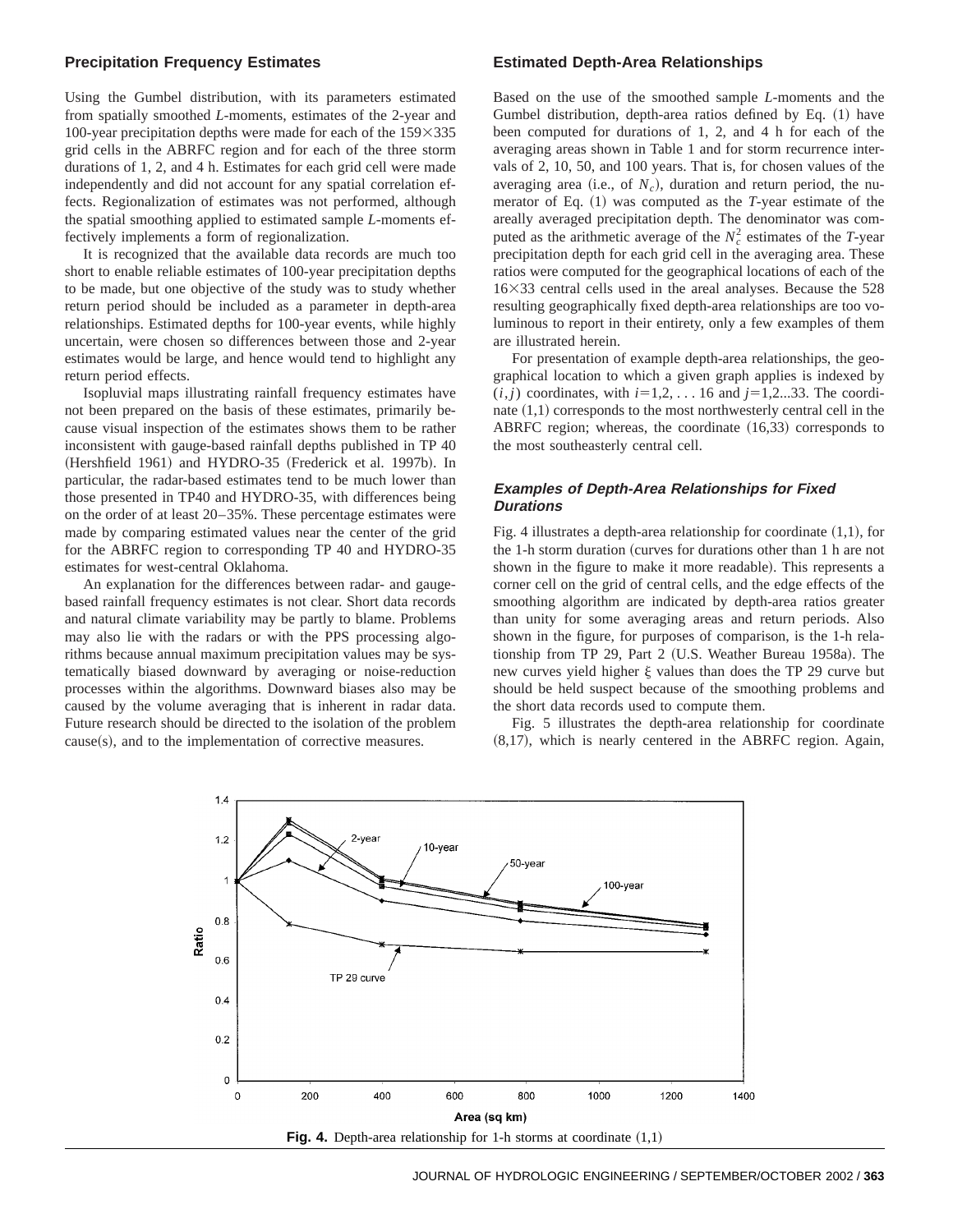

only the 1-h duration is shown. Depth-area ratios are all less than unity but are higher than those presented in TP 29. Curves shown for different storm return periods lie close to one another, showing that the depth-area ratio is rather insensitive to the return period. Note that the 100-year curve lies below the 2-year curve. Truly extreme events, such as the 100-year event, could be much more localized and thus have lower depth-area ratios than more frequent events. This behavior also could be due to sampling variabilities in the short data records.

# **Examples of Depth-Area Relationships for Fixed Return Periods**

Fig. 6 is the depth-area relationship for the 2-year event at coordinate  $(4,11)$ . Shown are curves for each of the three storm durations of 1, 2, and 4 h. The three curves lie quite close to one another, and even cross. This could be due to an insensitivity of the depth-area ratio to storm durations in this limited range from 1 to 4 h, or it could be due to random sampling variations present in the short data time series, or both. Fig. 7 is a more reasonable relationship for the coordinate  $(8,17)$ , but the curves remain quite close to one another.

#### **Composite Depth-Area Curves**

As seen in Figs. 4–7, significant variability exists in depth-area curves estimated for different locations, despite attempts to smooth estimated sample statistics. Available radar-rainfall data records are simply too short to enable one to reliably identify geographical differences in depth-area relationships at this time. Because of this inability and because of the variability inherent in the estimated individual depth-area relationships, averaging of the relationships has been accomplished to develop composite deptharea relationships for the ABRFC region.



**Fig. 6.** Depth-area relationship for 2-year storms at coordinate (4,11)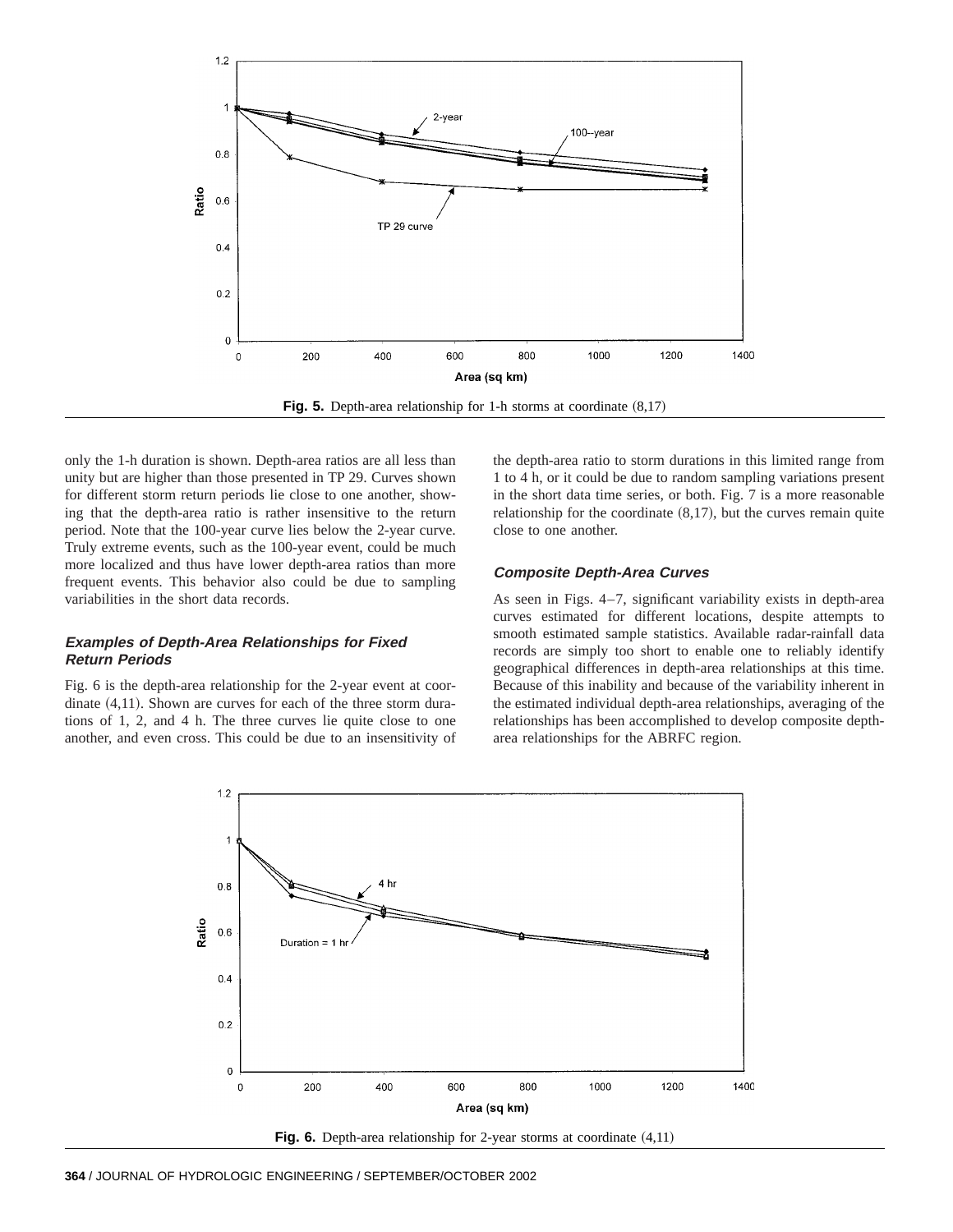

Figs. 8 and 9 illustrate composite depth-area relationships for 2- and 100-year storms, respectively. The composite relationships are merely the arithmetic averages of the relationships developed for all of the central cells except those near the grid boundaries with  $i=1$  or 16 and those with  $j=1$  or 33. A comparison of Figs. 8 and 9 shows that depth-area reduction factors are essentially independent of the storm recurrence interval; the curves for 2-year storms shown in Fig. 8 are essentially the same as those shown for 100-year storms in Fig. 9. The composite curves shown in Figs. 8 and 9 also show that depth-area reduction factors are rather insensitive to the storm duration, at least over the limited range of durations from 1 to 4 h.

# **Conclusion**

Because of the spatial coverages of rainfall fields that are provided by radar installations, radar-rainfall data appear to uniquely suited to applications involving developments of depth-area relationships. Few gauging networks are dense enough to provide the same degree of spatial detail. Development of depth-area relationships on the basis of radar-rainfall data is an exciting prospect for the future, but significant questions remain unresolved at present. The exploratory work presented herein has helped to identify some of the problems and questions inherent to the problem and should therefore be of use as guidance for future efforts.

Perhaps the most significant limitations of radar-rainfall data, both for frequency analyses and for development of depth-area relationships, are the shortness of the records and the heterogeneities caused by continual improvements to the data processing algorithms. These problems should disappear with the passage of time, but dealing with heterogeneities during further development of the processing algorithms may require archival of parallel, internally homogeneous databases. The shortness of currently available data records gives rise to large sampling variations in estimated statistics, with the net effect being that underlying



**Fig. 8.** Composite depth-area relationship for 2-year storms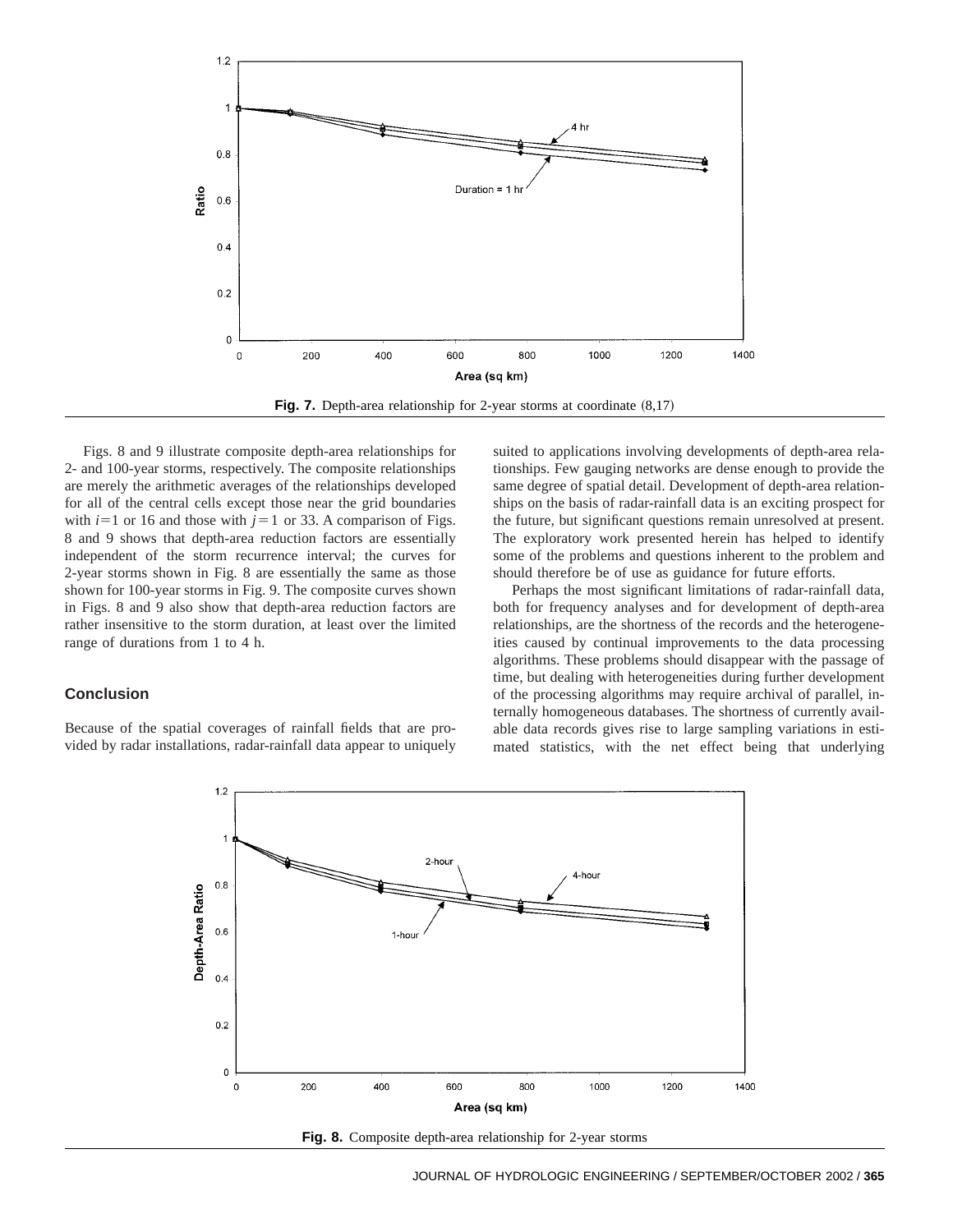

**Fig. 9.** Composite depth-area relationship for 100-year storms

relationships tend to be masked. Resulting rainfall frequency estimates and depth-area relationships are therefore uncertain and can display unreasonable and/or unanticipated characteristics.

Precipitation frequency estimates developed from radarrainfall data have been found to be significantly smaller than gauge-based estimates published in TP 40 and HYDRO-35, with differences being on the order of at least 20–35%. Causes for these differences are not clear and could be due to either nonrepresentative data (due to short records and natural climate variability) or to characteristics of the radars and PPS processing algorithms.

Despite the differences between precipitation frequency estimates obtained using radar- and gauge-based data sources, estimates of depth-area ratios based on radar-rainfall data seem to be reasonably consistent with those published in TP 29, Part 2. Differences clearly exist but also should be expected. Depth-area curves represent dimensionless ratios of frequency estimates, with the net effect that errors present in each of the numerator and denominator of the ratio may tend to cancel out. Estimated deptharea relationships presented in this study display a significant amount of spatial variability, which is due largely to random sampling variations present in the short data time series used. Longer records should eliminate most of this variation. Merging (or mosaicking) of estimates for adjacent RFC regions should also eliminate estimation problems near grid boundaries. In sum, even though radar-rainfall data can support the development of deptharea relationships in concept, the significant uncertainties that remain indicate that the results presented herein can be considered as only preliminary. Much additional research is needed.

There are a number of directions that future research on this topic might take. For example, what are the effects, if any, of the hail cap threshold on estimated depth-area relationships? In a similar vein, what are the bright-band effects or the *Z-R* relationship effects? Answers to questions such as these have not been able to be addressed in the present study because of time and resource limitations. They also have not been able to be studied because of problems that one would encounter in trying to reconstruct raw data from the archived multisensor databases. Continued research is necessary and should ultimately lead to significant improvements in estimates of precipitation frequencies and deptharea relationships.

#### **Acknowledgments**

This work was completed at the NWS Headquarters in Silver Spring, Md, during a sabbatical leave on the part of the first author. The support of the Office of Hydrologic Development and of the Universities Corporation for Atmospheric Research (UCAR) is gratefully acknowledged. Suggestions and comments by three referees led to clarifications and improvements in the manuscript.

#### **References**

- Asquith, W. H., and Famiglietti, J. S. (2000). "Precipitation arealreduction factor estimation using an annual-maxima centered approach.'' *J. Hydrol.,* 230, 55–69.
- Battan, L. T. (1973). *Radar observations of the atmosphere*, Univ. of Chicago Press, Chicago.
- Daniels, H. E. (1950). "Rank correlation and population models." *J. R. Stat. Soc. Ser. B. Methodol.,* 12, 171–181.
- Dixon, M., and Weiner, G. (1993). "TITAN: Thunderstorm identification, tracking, analysis, and nowcasting—A radar-based methodology.'' *J.* Atmos. Ocean. Technol., 10(6), 785-797.
- Durrans, S. R., and Brown, P. A. (2001). "Estimation and internet-based dissemination of extreme rainfall information.'' *Transp. Res. Rec.,* 1743, 41–48.
- Frederick, R. H., Myers, V. A., and Auciello, E.P. (1977a). "Storm deptharea relations from digitized radar returns." *Water Resour. Res.*, 13(3), 675–679.
- Frederick, R. H., Myers, V. A., and Auciello, E. P. (1977b). "Five- to 60-minute precipitation frequency for the eastern and central United States,'' *NOAA Tech. Memorandum NWS HDYRO-35*, Office of Hydrology, National Weather Service, Silver Spring, Md.
- Fulton, R. A., Breidenbach, J. P., Seo, D-J., Miller, D. A., and O'Bannon, T. (1998). "The WSR-88D rainfall algorithm." *Weather and Forecasting* 13, 377–395.
- Hershfield, D. M. (1961). "Rainfall frequency atlas of the United States for durations from 30 minutes to 24 hours and return periods from 1 to 100 years.'' *Tech. Paper No 40,* U.S. Dept. of Commerce, Washington, D.C.
- Hosking, J. R. M. (1990). "*L*-moments: Analysis and estimation of distributions using linear combinations of order statistics.'' *J. R. Stat. Soc. Ser. B,* 52(1), 105–124.
- Hosking, J. R. M., and Wallis, J. R. (1997). *Regional frequency analysis: An approach based on L-moments*, Cambridge Univ. Press, New York.